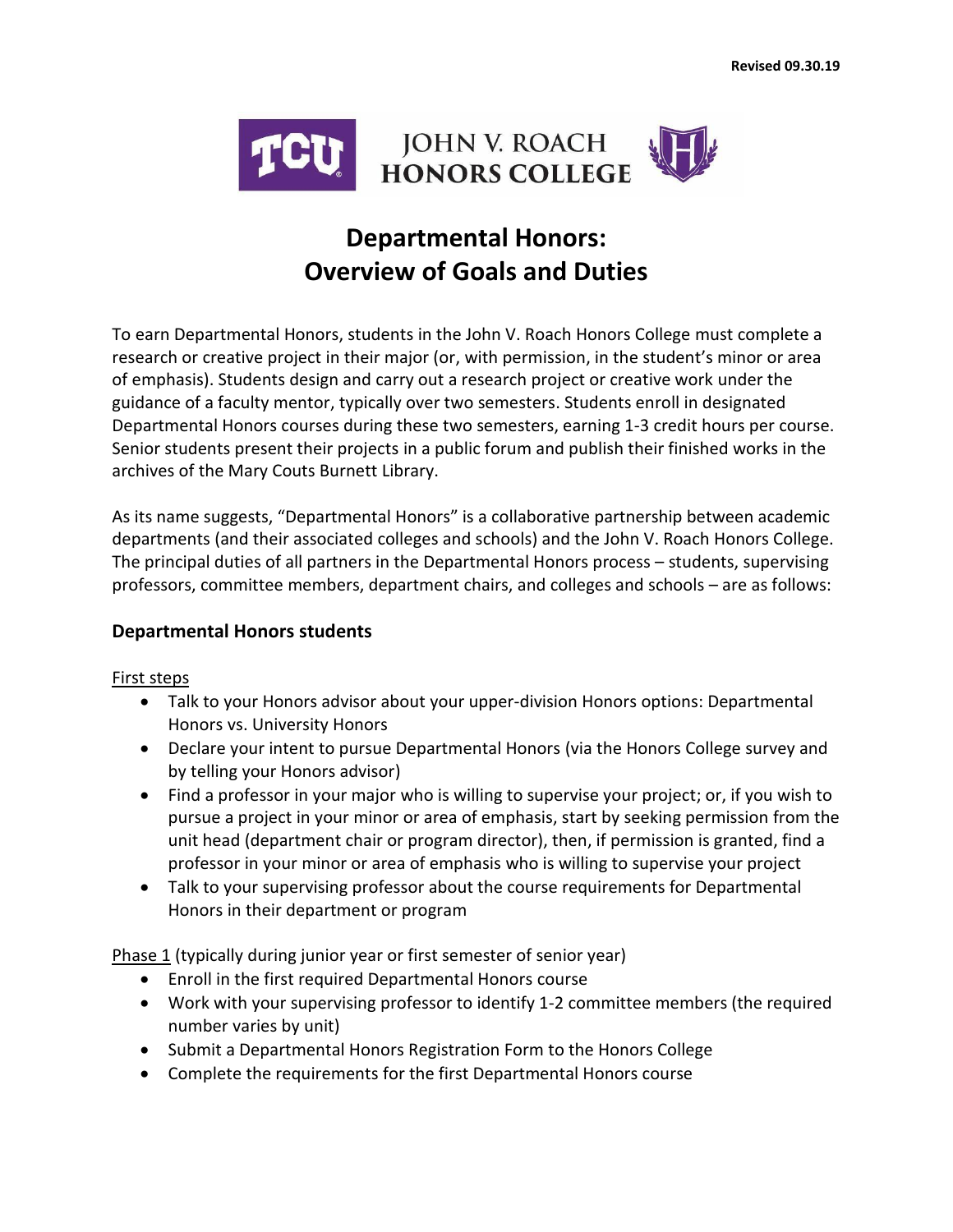Phase 2 (typically during second semester of senior year)

- Complete the requirements for the second Departmental Honors course
- Present your project in a public forum (in a venue and format determined by your college or school)
- Two weeks before final exam week, submit a complete working draft of your project to the Honors College (via the Honors College online submission system) [Please note: the purpose of this deadline is to guarantee that faculty committees and students have at least two weeks to complete a final round of feedback and revision; however, the Honors College strongly encourages supervising professors to set earlier deadlines, to better facilitate the feedback/revision process.]
- On the Monday of final exam week, submit your final document to the Honors College (via the online submission system)

## **Supervising professors**

- Help the student identify a meaningful and tractable topic, determine appropriate methods of inquiry, identify 1-2 additional committee members (the required number varies by unit), and develop a realistic timeline for completion
- Assist the student as necessary in securing IRB/IACUC approval for projects involving human/live animal subjects
- Help the student understand/enact the iterative *process* of inquiry by setting appropriate deadlines for completion of parts or drafts of the project and by providing timely feedback at each stage – and by establishing clear expectations about when work is to be shared with the full committee (vs. submitted only to the supervising professor)
- Advise the student on formal details of the final product: organizational structure, formatting conventions, and citation style (per the conventions of your discipline)
- Attend the public presentation of the student's project
- Two weeks before the final submission deadline, after the student submits a full working draft to the Honors College (via the online submission system), inspect the document to verify that a full working draft has indeed been submitted, then communicate your "yes" or "no" to the Honors College via the online system
- Before the deadline for final submission to the Honors College, provide final feedback on the student's penultimate draft (in collaboration with the other member(s) of the student's committee), then review the final revised version of the student's project to make sure the student has made a credible effort to address all faculty feedback
- During final exam week (no later than 5:00 pm Wednesday), after the student has submitted his or her final project to the Honors College, indicate your summary assessment – either to grant or deny approval – of the student's Departmental Honors work via the online system, along with any comments you wish to add
- Determine the student's course grade at the end of each semester's work, in consultation with the other member(s) of the student's committee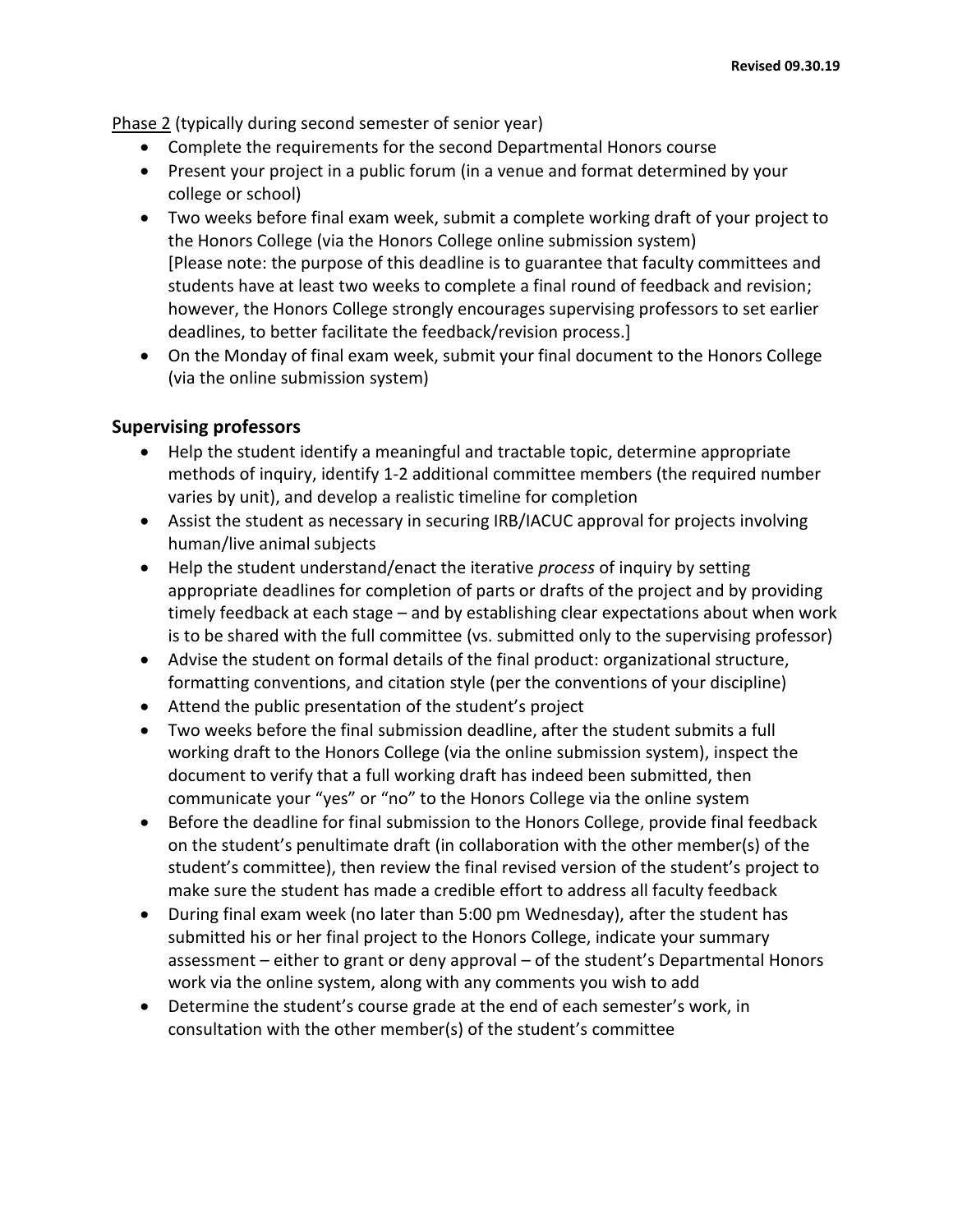## **Committee members**

- Help the student understand/enact the iterative process of inquiry by providing formative feedback at various stages of the project (per deadlines and expectations set by the supervising professor)
- Attend the public presentation of the student's project
- Two weeks before the final submission deadline, after the student submits a full working draft to the Honors College (via the online submission system), inspect the document to verify that a full working draft has indeed been submitted, then communicate your "yes" or "no" to the Honors College via the online system
- After the student submits the final project to the Honors College on the Monday of final exam week, review the document and then submit your comments and summary assessment – either to grant or deny approval of the student's Departmental Honors work – via the online system
- Provide input to the supervising professor regarding the student's course grade at the end of each semester's work

## **Department chairs**

- Make sure the required sequence of Departmental Honors courses is clearly understood by students and faculty members in your unit
- Sign off on students' Departmental Honors Registration Forms, to ensure that the composition of each student's committee is consistent with departmental norms/guidelines and appropriate faculty workloads
- Maintain open communication with the Honors College, including suggestions of ways that Honors might better support Departmental Honors students and faculty mentors

## **Colleges and Schools**

 $\overline{\phantom{a}}$ 

- Provide a public forum for student presentations (in a format determined by each college or school) during the spring semester but no later than the first week of April (in advance of Honors Week)
- Organize a process to determine which student(s) will represent the college or school in the final round of the annual Boller Award competition during Honors Week (a campuswide competition for the best Departmental Honors presentation) $1$
- Designate a faculty or staff liaison to communicate with the Honors College about the public forum for Departmental Honors presentations in the college or school and about the Boller Award process, including timely communication of the name(s) of the college or school's Boller Finalist(s) – no later than the Wednesday before Honors Week
- Designate one faculty member to serve as a judge (and a second faculty member to serve as an alternate judge) for the final round of the annual Boller Award competition during Honors Week

 $1$  Each college/school is represented by at least one student in the Boller Finals; additional slots are allocated – up to an overall limit of 12 – based on the number and composition of students completing Departmental Honors during that academic year.